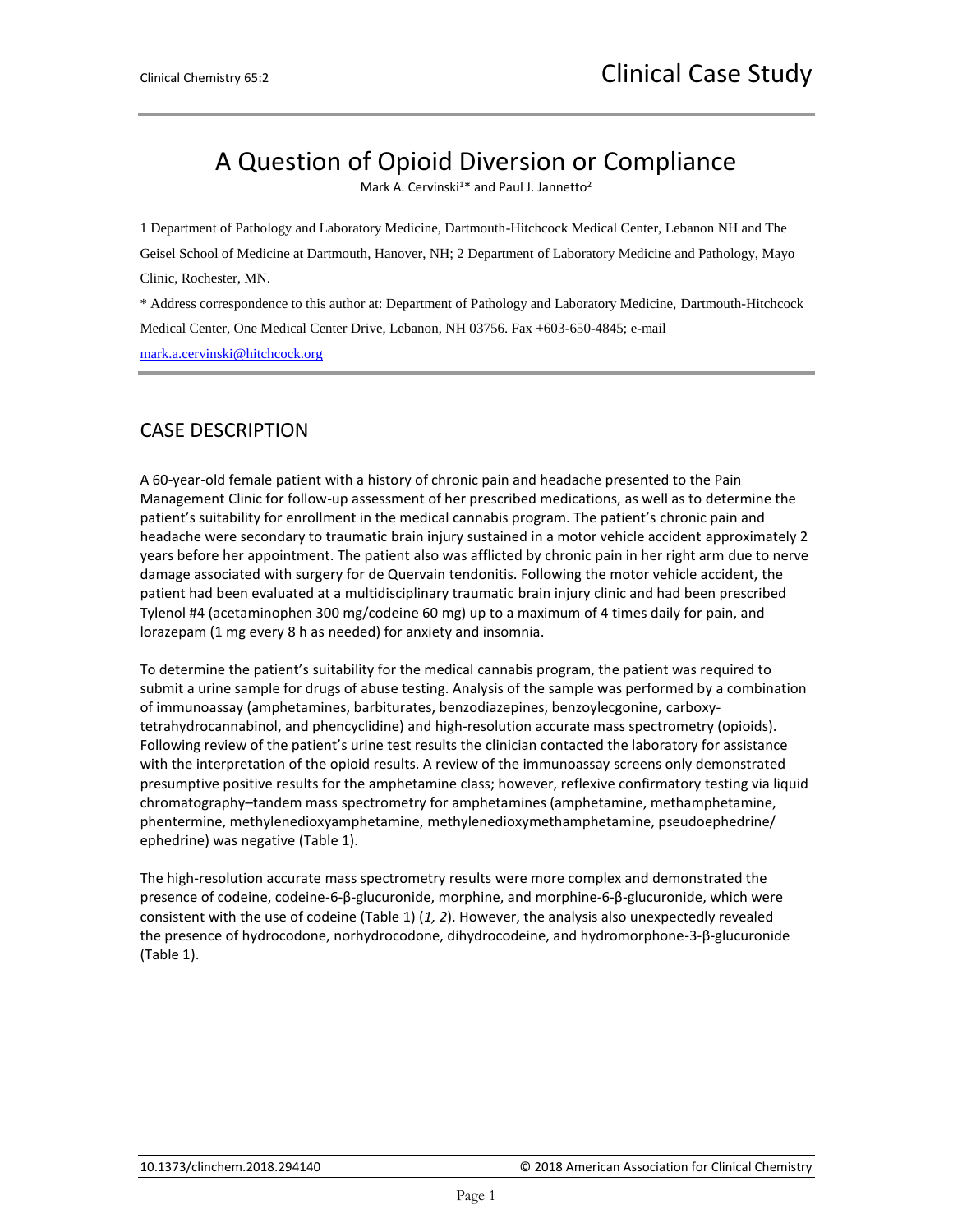| Table 1 Laboratory test results.    |                |                      |                 |
|-------------------------------------|----------------|----------------------|-----------------|
|                                     | February 2017  | <b>March 2017</b>    |                 |
|                                     | <b>Results</b> | <b>Results</b>       | Cutoff          |
| Urine creatinine                    | 28.7 mg/dL     | 251.2 mg/dL          | $\geq$ 20 mg/dL |
| Immunoassay screen results          |                |                      |                 |
| Amphetamines                        | Not detected   | Presumptive positive | 500 ng/mL       |
| <b>Barbiturates</b>                 | Not detected   | Not detected         | $200$ ng/mL     |
| Benzodiazepines                     | Not detected   | Not detected         | $100$ ng/mL     |
| Cocaine (Benzoylecgonine)           | Not detected   | Not detected         | 150 ng/mL       |
| Phencyclidine                       | Not detected   | Not detected         | $25$ ng/mL      |
| Tetrahydrocannabinol                | Not detected   | Not detected         | 50 ng/mL        |
| Targeted opioid screen results      |                |                      |                 |
| Codeine                             | Present        | Present              | 25 ng/mL        |
| Codeine-6- $\beta$ -glucuronide     | Present        | Present              | $100$ ng/mL     |
| Morphine                            | Not detected   | Present              | 25 ng/mL        |
| Morphine-6- $\beta$ -glucuronide    | Present        | Present              | 100 ng/mL       |
| 6-monoacetylmorphine                | Not detected   | Not detected         | 25 ng/mL        |
| Hydrocodone                         | Present        | Present              | 25 ng/mL        |
| Norhydrocodone                      | Present        | Present              | 25 ng/mL        |
| Dihydrocodeine                      | Not detected   | Present              | $25$ ng/mL      |
| Hydromorphone                       | Not detected   | Not detected         | 25 ng/mL        |
| Hydromorphone-3-ß-glucuronide       | Not detected   | Present              | $100$ ng/mL     |
| Oxycodone                           | Not detected   | Not detected         | 25 ng/mL        |
| Noroxycodone                        | Not detected   | Not detected         | 25 ng/mL        |
| Oxymorphone                         | Not detected   | Not detected         | 25 ng/mL        |
| Oxymorphone- $3-\beta$ -glucuronide | Not detected   | Not detected         | 100 ng/mL       |
| Noroxymorphone                      | Not detected   | Not detected         | 25 ng/mL        |
| Fentanyl                            | Not detected   | Not detected         | 2 ng/mL         |
| Norfentanyl                         | Not detected   | Not detected         | 2 ng/mL         |
| Meperidine                          | Not detected   | Not detected         | 25 ng/mL        |
| Normeperidine                       | Not detected   | Not detected         | 25 ng/mL        |
| Naloxone                            | Not detected   | Not detected         | 25 ng/mL        |
| Naloxone-3- $\beta$ -glucuronide    | Not detected   | Not detected         | 100 ng/mL       |
| Methadone                           | Not detected   | Not detected         | 25 ng/mL        |
| <b>EDDP</b>                         | Not detected   | Not detected         | 25 ng/mL        |
| Propoxyphene                        | Not detected   | Not detected         | 25 ng/mL        |
| Norpropoxyphene                     | Not detected   | Not detected         | 25 ng/mL        |
| Tramadol                            | Not detected   | Not detected         | 25 ng/mL        |
| O-desmethyltramadol                 | Not detected   | Not detected         | 25 ng/mL        |
| Tapentadol                          | Not detected   | Not detected         | 25 ng/mL        |
| N-desmethyltramadol                 | Not detected   | Not detected         | $50$ ng/mL      |
| $Tapentadol-\beta-glucuronide$      | Not detected   | Not detected         | $100$ ng/mL     |
| Buprenorphine                       | Not detected   | Not detected         | 5 ng/mL         |
| Norbuprenorphine                    | Not detected   | Not detected         | 5 ng/mL         |
| Norbuprenorphine glucuronide        | Not detected   | Not detected         | 20 ng/mL        |